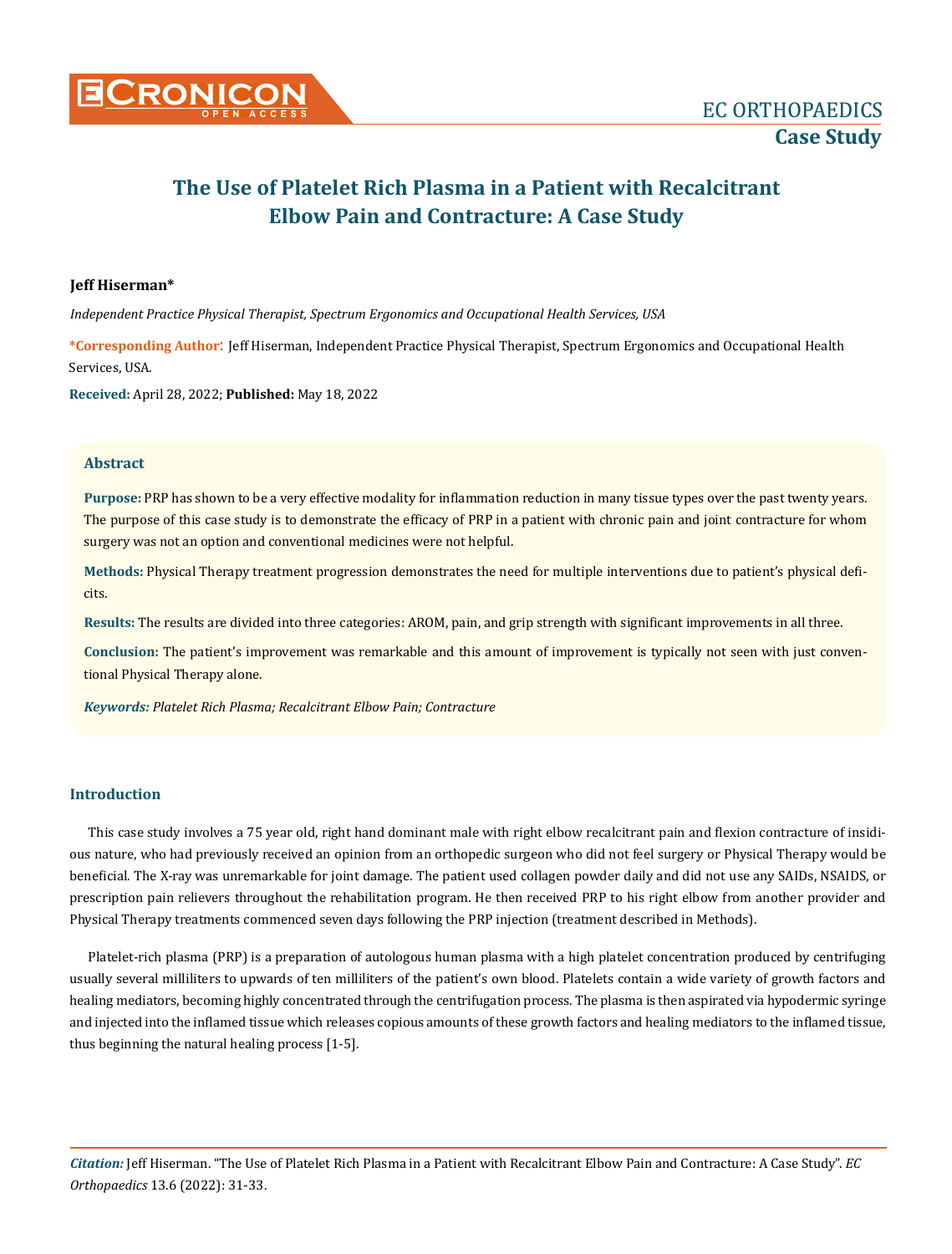#### **Methods**

The patient underwent a Physical Therapy evaluation of his right elbow seven days after receiving PRP to his right joint and lateral epicondyle. Significant findings: Grade II instability of the right ulnar collateral ligament (at 90 degrees elbow flexion) along with those listed below.

The patient received sixty-one (61) Physical Therapy treatments over a contiguous period of nearly five and a half months with tapering weekly frequency, starting at three times per week, then twice per week, then once per week, then once a month to monitor the efficacy of the patient's independent, therapist instructed exercise program.

The Physical Therapy treatments consisted of mobilization and stretching of the surrounding soft tissues, Grade 3 and 4 radiohumeral and ulnohumeral joint mobilizations, uniplanar and multiplanar free weight exercises, functional lifting/gross motor skills (hand tool use) and functional resisted motion (golf swing- back and forward swing individually) activities. He also moved into a gradual independent, therapist created and monitored, exercise regimen performed at his local gym. Each Physical Therapy session concluded with a cold pack and electrical stimulation (anti-inflammatory settings) for inflammation relief. This concluding modality combination was eliminated the last few weeks of his regular Physical Therapy program, due to decreased symptoms. He also was advised to ice after his workouts at the gym.

#### **Results**

Active range of motion (AROM): His right elbow extension improved 86% from an initial minus 25.6 degrees to minus 3.9 degrees (measurements taken with a digital goniometer for higher precision). He was able return to his normal activities of daily living (ADL), including using the golf simulator at a local sporting goods store to improve his golf swing, using a driver, before the local golf courses opened!

**Right hand grip strength:** He appreciated a 69% improvement from 37.6 # to 54.2# in two and a half months. Mean for men of his age is 79.4# [6]. Initially, he was unable to move through full active range for forearm pronation and supination without using any free weight. Within nearly two and a half months, he was using 4# for full range, pain free supination and pronation. Notably in this same time frame, he was using arm machines at the gym without pain, dysfunction, or crepitus.

**Right elbow pain:** Using the Numeric Rating Scales (NRS), he had a 90% decrease in pain in just over four months. He went from a 2-10/10 (10/10 with use) to a 0-1/10 (1/10 with use). It is notable to mention that on his initial Physical Therapy evaluation that he exhibited an ulnar collateral ligament (at 90 degrees) Grade II instability, which usually is a painful condition at rest and worsens with certain movements, such as swinging a golf club.

### **Conclusion**

In the author's experience with patients with similar symptoms and physical findings, the use of PRP in this case study made a significant difference in the rehabilitation outcome. The patient's nearly normal active elbow extension and rapid resumption of ADLs were remarkable and conventional Physical Therapy alone would not have offered similar results.

Further research is recommended on the use of PRP with non-neurological joint contractures, as this case study highlights the efficaciousness of this incredible modality/procedure. To experience regaining full use of a non-neurological, severely contractured joint in less than six months without surgery, is nothing short of miraculous and emotionally astounding for the patient.

*Citation:* Jeff Hiserman. "The Use of Platelet Rich Plasma in a Patient with Recalcitrant Elbow Pain and Contracture: A Case Study". *EC Orthopaedics* 13.6 (2022): 31-33.

32